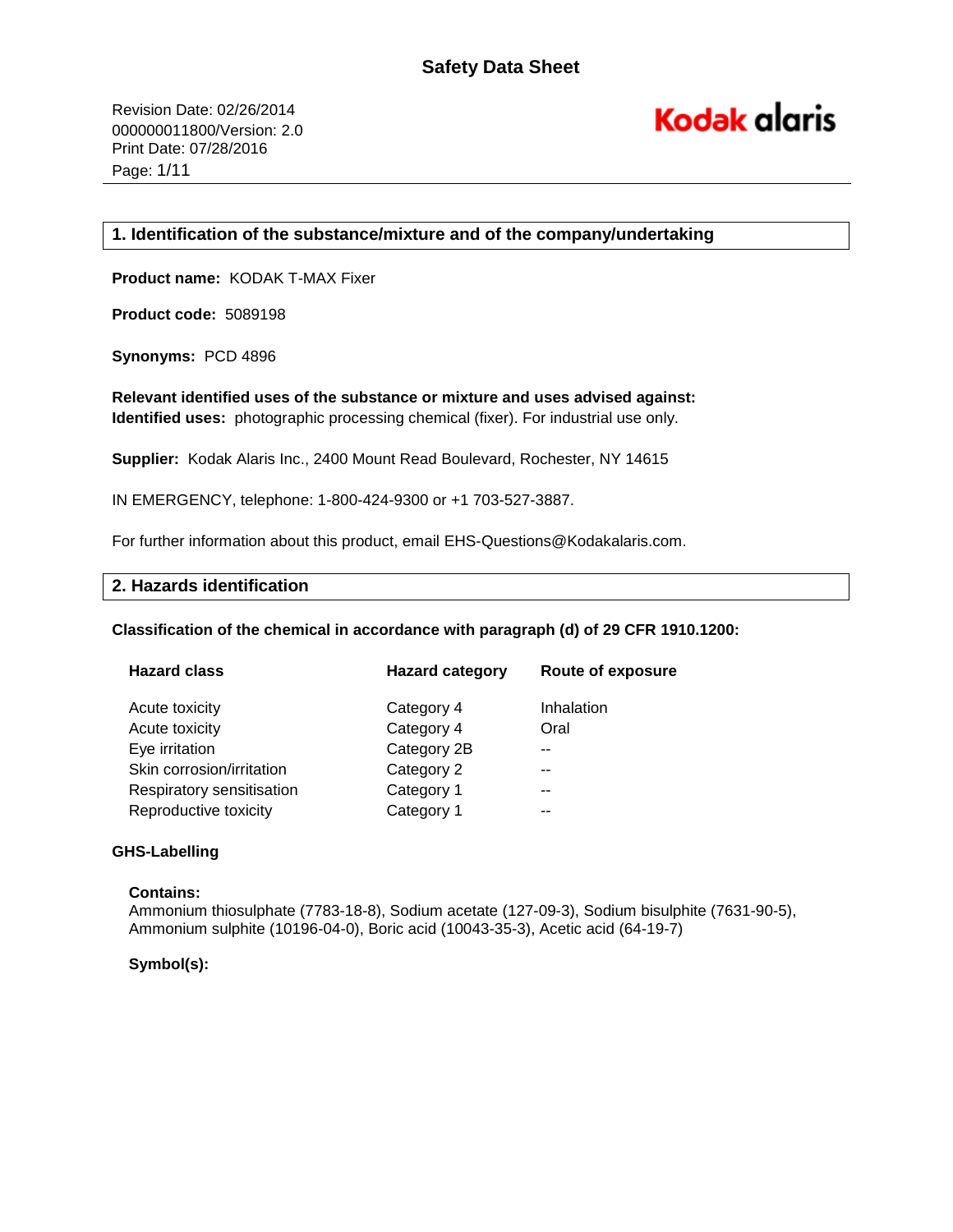# **Safety Data Sheet**

Revision Date: 02/26/2014 000000011800/Version: 2.0 Print Date: 07/28/2016 Page: 2/11



**Signal word:** Danger

**Hazard statements:** Harmful if inhaled. Harmful if swallowed. Causes eye irritation. Causes skin irritation. May cause allergy or asthma symptoms or breathing difficulties if inhaled. May damage fertility or the unborn child.

## **Precautionary statements:**

**Prevention:** Use only outdoors or in a well-ventilated area. In case of inadequate ventilation wear respiratory protection. Obtain special instructions before use. Wear protective gloves/eye protection/face protection. Avoid breathing dust/ fume/ gas/ mist/ vapours/ spray. Wash thoroughly after handling. Do not handle until all safety precautions have been read and understood. Do not eat, drink or smoke when using this product.

**Response:** Call a POISON CENTER or doctor/ physician if you feel unwell. IF INHALED: Remove victim to fresh air and keep at rest in a position comfortable for breathing. If experiencing respiratory symptoms: Call a POISON CENTER or doctor/ physician. IF IN EYES: Rinse cautiously with water for several minutes. Remove contact lenses, if present and easy to do. Continue rinsing. If eye irritation persists: Get medical advice/ attention. IF ON SKIN: Wash with plenty of soap and water. If skin irritation occurs: Get medical advice/ attention. Take off contaminated clothing and wash before reuse. IF SWALLOWED: Call a POISON CENTER or doctor/ physician if you feel unwell. Rinse mouth.

**Storage:** Store in a well-ventilated place. Keep cool.

**Disposal:** Dispose of contents/container in accordance with local/regional/national/international regulation.

## **Other hazards which do not result in classification:**

Dried product residue can act as a reducing agent.

**HMIS III Hazard Ratings:** Health - 2, Flammability - 1, Physical Hazard - 0

**NFPA Hazard Ratings:** Health - 3, Flammability - 1, Instability - 0

NOTE: HMIS III and NFPA 704 (2007) hazard indexes involve data review and interpretation that may vary among companies. They are intended only for rapid, general identification of the magnitude of the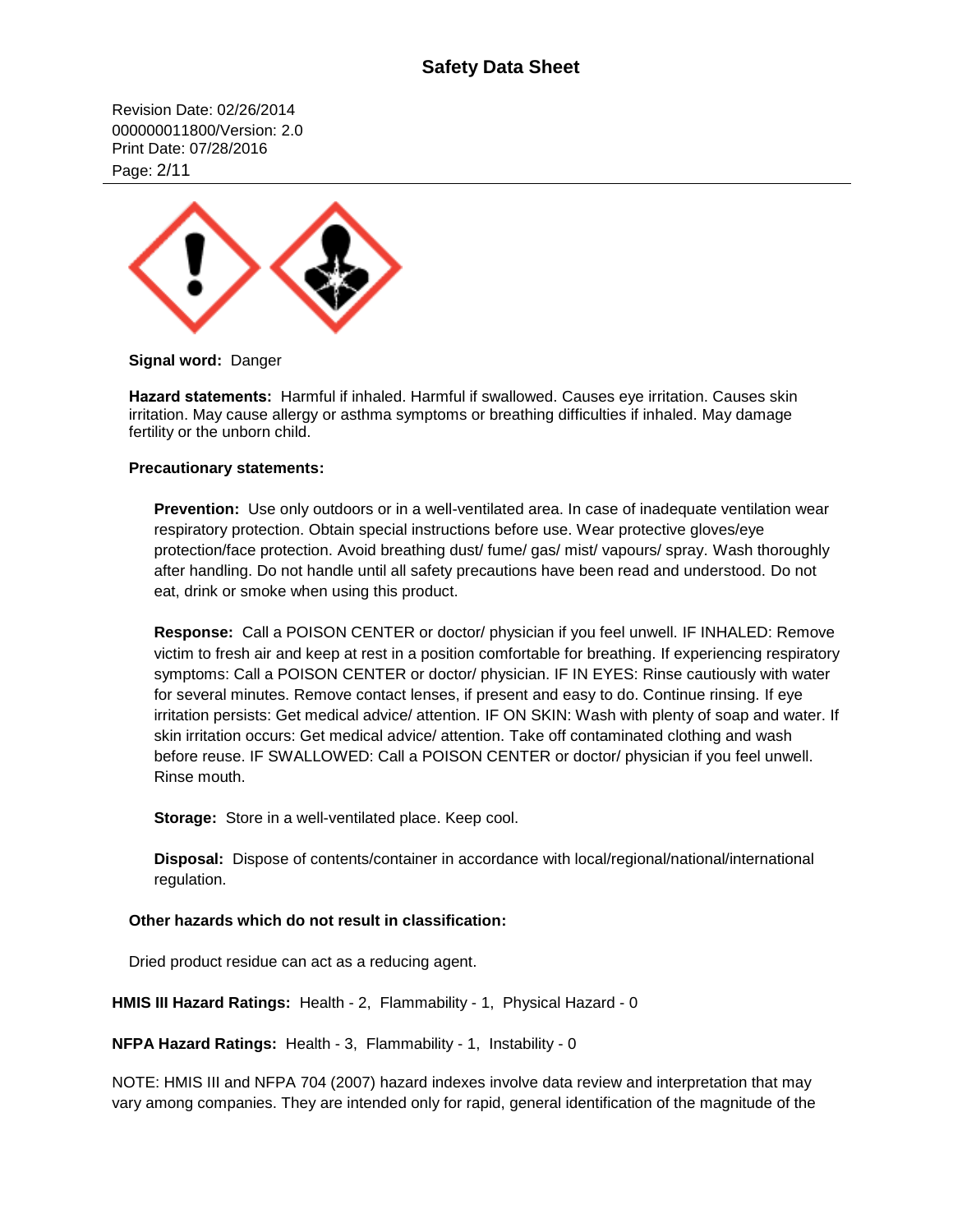Revision Date: 02/26/2014 000000011800/Version: 2.0 Print Date: 07/28/2016 Page: 3/11

potential hazards. To adequately address safe handling, ALL information in this MSDS must be considered.

# **3. Composition/information on ingredients**

| Weight<br>percent | <b>Components - (CAS-No.)</b>     |
|-------------------|-----------------------------------|
| $40 - 45$         | Ammonium thiosulphate (7783-18-8) |
| $5 - 10$          | Sodium acetate (127-09-3)         |
| $1 - 5$           | Boric acid (10043-35-3)           |
| 1 - 5             | Ammonium sulphite (10196-04-0)    |
| $1 - 5$           | Acetic acid (64-19-7)             |
| $0.1 - 1$         | Sodium bisulphite (7631-90-5)     |

# **4. First aid measures**

**Inhalation:** IF INHALED: Remove victim to fresh air and keep at rest in a position comfortable for breathing. If experiencing respiratory symptoms: Call a POISON CENTER or doctor/ physician. Get medical advice/ attention if you feel unwell.

**Eyes:** IF IN EYES: Rinse cautiously with water for several minutes. Remove contact lenses, if present and easy to do. Continue rinsing. If eye irritation persists: Get medical advice/ attention.

**Skin:** IF ON SKIN: Wash with plenty of soap and water. If skin irritation occurs: Get medical advice/ attention. Take off contaminated clothing and wash before reuse. Call a POISON CENTER or doctor/ physician if you feel unwell.

**Ingestion:** IF SWALLOWED: Call a POISON CENTER or doctor/ physician if you feel unwell. Rinse mouth.

**Most important symptoms and effects, both acute and delayed:** No information available.

**Indication of any immediate medical attention and special treatment needed:**

**Treatment:** No information available.

# **5. Firefighting measures**

**Extinguishing Media:** Use water spray, alcohol-resistant foam, dry chemical or carbon dioxide. Flush with plenty of water.

## **Special hazards arising from the substance or mixture**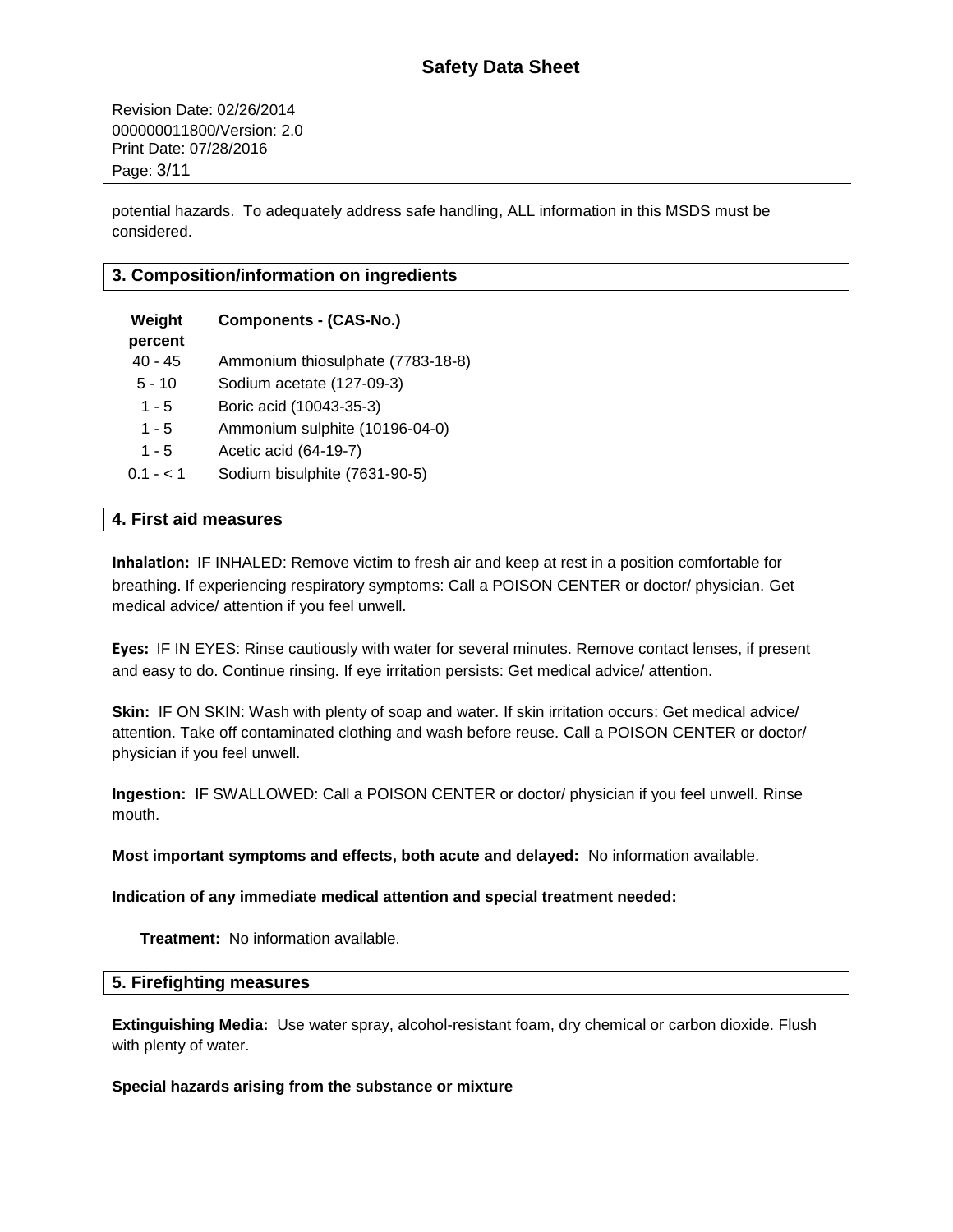Revision Date: 02/26/2014 000000011800/Version: 2.0 Print Date: 07/28/2016 Page: 4/11

**Hazardous Combustion Products:** Carbon oxides, Sulphur oxides, Nitrogen oxides (NOx), (see also Hazardous Decomposition Products sections.)

**Special Fire-Fighting Procedures:** Wear self-contained breathing apparatus and protective clothing. Fire or excessive heat may produce hazardous decomposition products.

**Unusual Fire and Explosion Hazards:** Dried product residue can act as a reducing agent. Reacts violently with oxidizing materials. May cause spontaneous heating and ignition when absorbed on combustible, porous material (e.g. rags, paper, sawdust, cotton, clothing).

# **6. Accidental release measures**

**Personal precautions, protective equipment and emergency procedures:** Refer to protective measures listed in sections 7 and 8.

**Methods and materials for containment and cleaning up:** Absorb spill with vermiculite or other inert material, then place in a container for chemical waste. Collect in a noncombustible container for prompt disposal. Clean surface thoroughly to remove residual contamination.

**Environmental precautions:** No information available.

# **7. Handling and storage**

## **Precautions for safe handling**

**Personal precautions:** Avoid breathing dust/ fume/ gas/ mist/ vapours/ spray. Avoid contact with eyes, skin, and clothing. Obtain special instructions before use. Wash thoroughly after handling. Use only outdoors or in a well-ventilated area. Do not handle until all safety precautions have been read and understood. Do not eat, drink or smoke when using this product.

**Prevention of Fire and Explosion:** Keep from contact with oxidizing materials, highly oxygenated or halogenated solvents, organic compounds containing reducible functional groups. Remove and wash contaminated clothing promptly.

**Conditions for safe storage, including any incompatibilities:** Store in original container. Keep container tightly closed to prevent the loss of water. Keep away from incompatible substances (see Incompatibility section.)

# **8. Exposure controls/personal protection**

## **Occupational exposure controls**

**Chemical Name Regulatory List Value Type Value**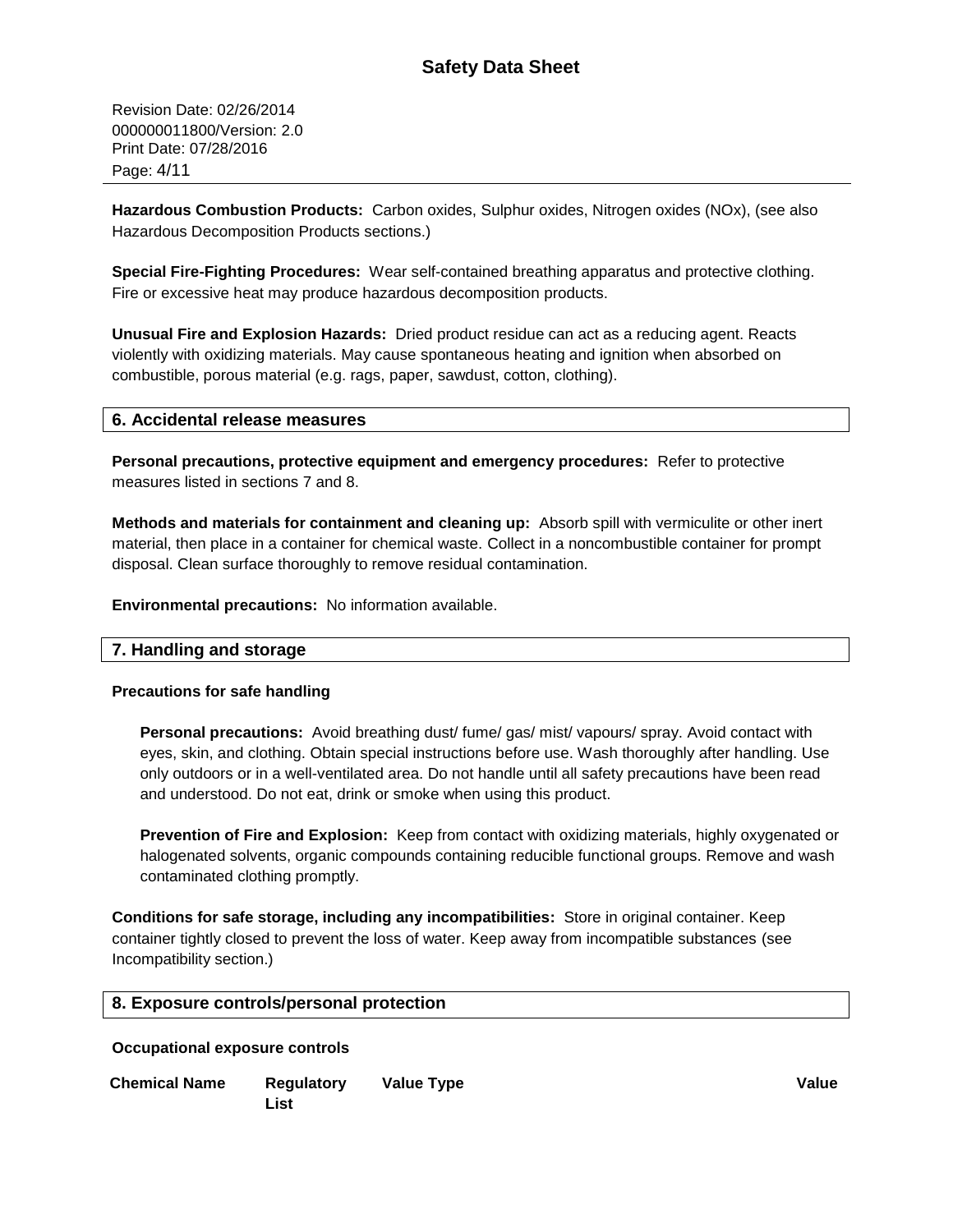Revision Date: 02/26/2014 000000011800/Version: 2.0 Print Date: 07/28/2016 Page: 5/11

| Boric acid      | <b>ACGIH</b> | time weighted average     | $2 \text{ mg/m}$                     |
|-----------------|--------------|---------------------------|--------------------------------------|
|                 |              |                           | Form of exposure: inhalable fraction |
| Boric acid      |              | Short term exposure limit | $6$ mg/m $3$                         |
|                 |              |                           | Form of exposure: inhalable fraction |
| Acetic acid     |              | time weighted average     | $10$ ppm                             |
|                 |              | Short term exposure limit | 15 ppm                               |
|                 | <b>OSHA</b>  | time weighted average     | 10 ppm 25 mg/m3                      |
| Sulphur dioxide | <b>ACGIH</b> | Short term exposure limit | $0.25$ ppm                           |
|                 | <b>OSHA</b>  | time weighted average     | 5 ppm 13 mg/m3                       |

**Appropriate engineering controls:** Use process enclosures, local exhaust ventilation, or other engineering controls to maintain airborne levels below recommended exposure limits. Controls should be sufficient so that applicable occupational exposure limits are not exceeded.

# **Individual protection measures, such as personal protective equipment**

**Eye protection:** Wear eye/face protection.

**Hand protection:** Wear protective gloves.

**Respiratory protection:** If engineering controls do not maintain airborne concentrations below recommended exposure limits, an approved respirator must be worn. Respirator type: full-face organic vapour cartridge. If respirators are used, a program should be instituted to assure compliance with applicable federal, state, commonwealth, provincial, or local laws and regulations.

# **9. Physical and chemical properties**

| <b>Physical form:</b> liquid                                 |
|--------------------------------------------------------------|
| <b>Colour:</b> light yellow                                  |
| <b>Odour:</b> slight sulphur, slight acetic acid             |
| <b>Specific gravity: 1.32</b>                                |
| Vapour pressure (at 20.0 °C (68.0 °F)): 24 mbar (18.0 mm Hg) |
| Vapour density: 0.6                                          |
| Boiling point/boiling range: $> 100 °C$ ( $> 212.0 °F$ )     |
| <b>Water solubility: complete</b>                            |
| pH: 5.0                                                      |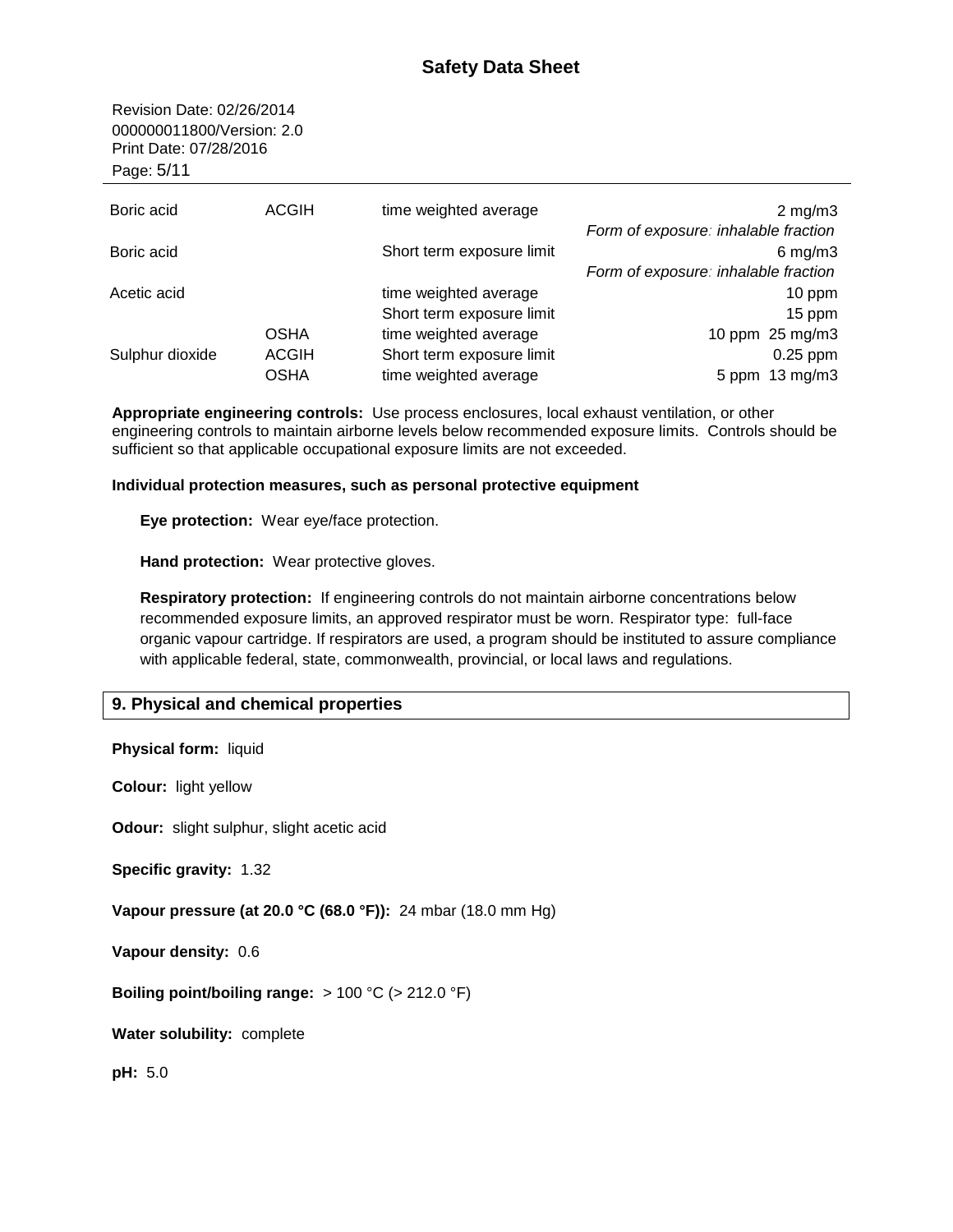Revision Date: 02/26/2014 000000011800/Version: 2.0 Print Date: 07/28/2016 Page: 6/11

**Flash point:** does not flash

**Evaporation rate:** No data available

**Flammability (Solid; gas):** No data available

**Upper explosion limit:** No data available

**Lower explosion limit:** No data available

**Partition coefficient: n-octanol/water:** No data available

**Auto-ignition temperature:** No data available

**Decomposition temperature:** No data available

**Viscosity:** No data available

**Explosive properties:** No data available

**Oxidizing properties:** No data available

# **10. Stability and reactivity**

**Reactivity:** No data available

**Chemical stability:** Stable under normal conditions.

**Possibility of hazardous reactions:** Hazardous polymerisation does not occur.

**Conditions to avoid:** No data available

**Incompatible materials:** Acids, Strong bases, sodium hypochlorite (bleach), Halogenated compounds, Oxidizing agents. Contact with sodium hypochlorite (bleach) may form chloramine (toxic gas). Contact with strong acids liberates sulphur dioxide. Contact with base liberates flammable material. Contact with base liberates ammonia.

**Hazardous decomposition products:** Ammonia, chloramine, Nitrogen oxides (NOx), Sulphur oxides

# **11. Toxicological information**

**Effects of Exposure**

**General advice:**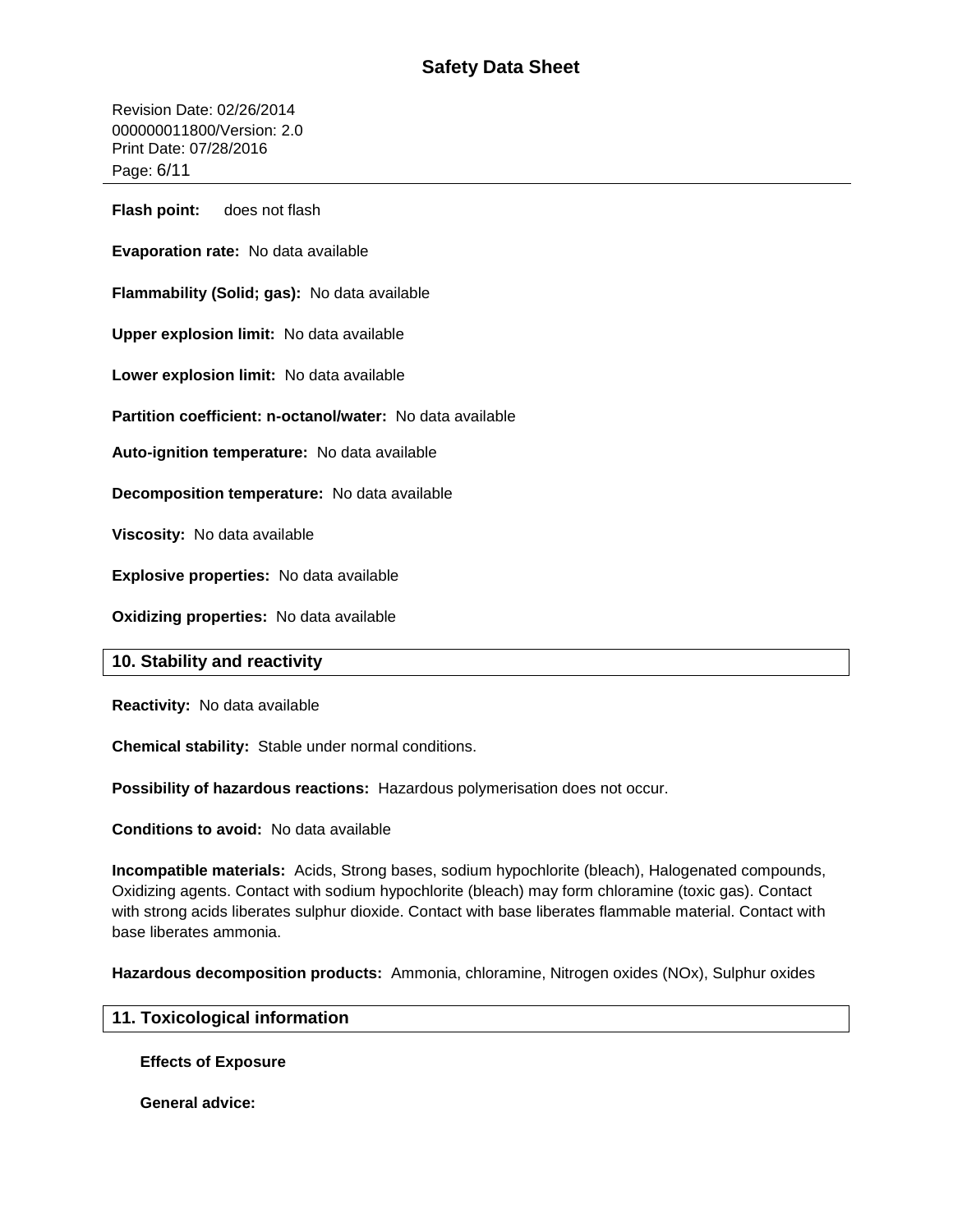Revision Date: 02/26/2014 000000011800/Version: 2.0 Print Date: 07/28/2016 Page: 7/11

> Contains: Boric acid. Based on repeated-dose ingestion studies in animals, may cause adverse reproductive and developmental effects. However, high doses to humans handling this material are not expected since oral consumption is not a likely route of significant exposure.

> Contains: Acetic acid. Acute overexposure to extremely high airborne concentrations of respiratory irritants has been associated with development of an asthma-like reactive airways syndrome (RADS) in susceptible individuals. Extremely high airborne concentrations are not generated during normal conditions of use but may occur following a spill. The potential to generate extremely high airborne concentrations in a spill situation depends upon physical factors such as the concentration of the solution, the volume of the spill, the surface area of the spill, the size of the room where the spill occurred, and the ventilation rate in the room.

**Inhalation:** Harmful if inhaled. May cause allergy or asthma symptoms or breathing difficulties if inhaled. Some asthmatics or hypersensitive individuals may experience difficult breathing after inhaling sulfite salts.

**Eyes:** Causes eye irritation.

**Skin: Causes skin irritation.** 

**Ingestion:** Harmful if swallowed. Some asthmatics or sulfite-sensitive individuals may experience wheezing, chest tightness, stomach upset, hives, faintness, weakness and diarrhea.

## **Acute Toxicity Data:**

Oral LD50 (rat): > 2,540 mg/kg

- Dermal LD50: 20 mL/kg
- Skin irritation: moderate
- Eye irritation: slight

## **12. Ecological information**

The following properties are ESTIMATED from the components of the preparations.

## **Potential Toxicity:**

| Persistence and degradability: | Not readily biodegradable. |
|--------------------------------|----------------------------|
| Toxicity to daphnia (EC50):    | $> 100$ mg/l               |
| Toxicity to fish (LC50):       | 10 - 100 mg/l              |

## **Bioaccumulative potential**

No data available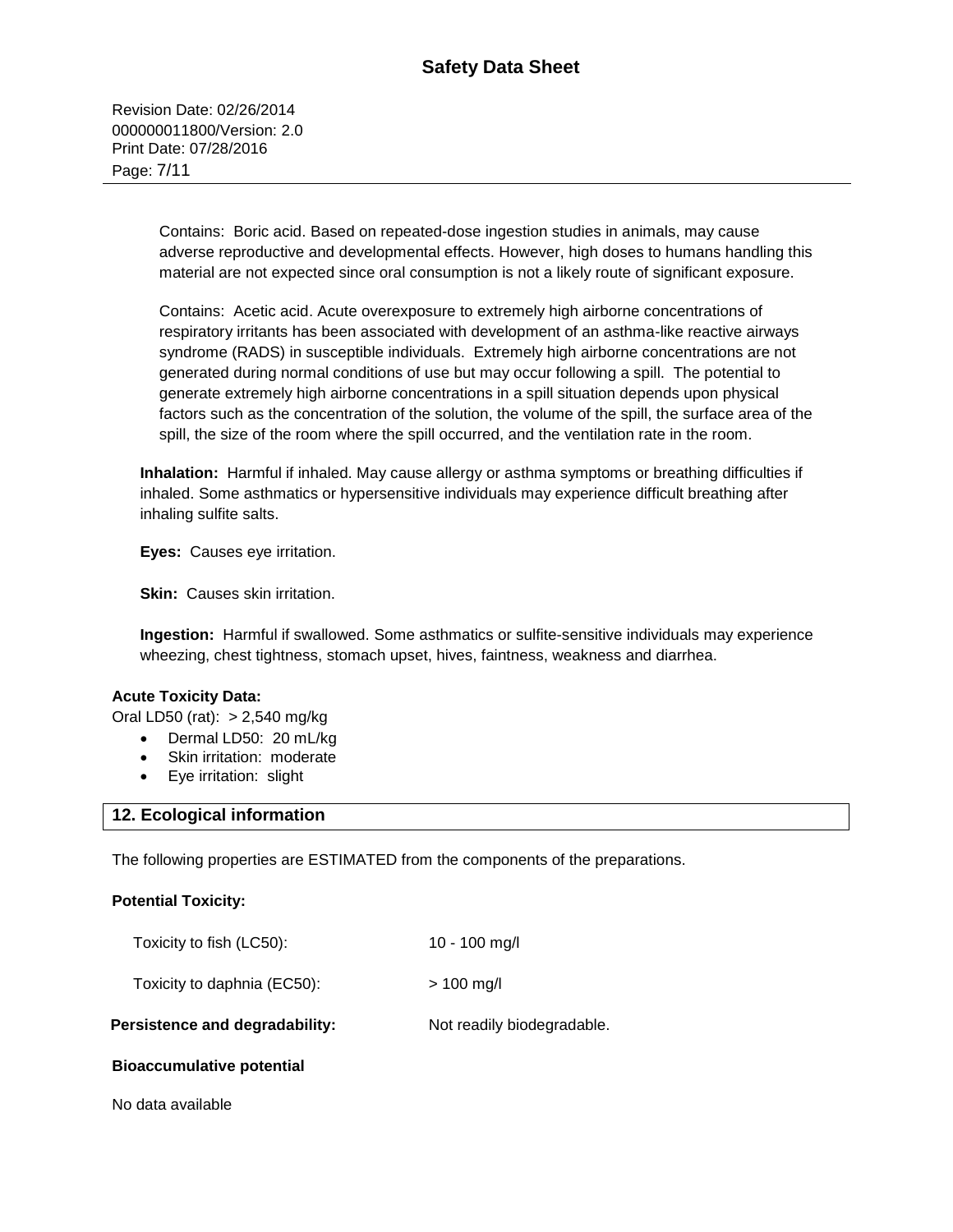Revision Date: 02/26/2014 000000011800/Version: 2.0 Print Date: 07/28/2016 Page: 8/11

# **Mobility in soil**

No information available.

# **13. Disposal considerations**

Discharge, treatment, or disposal may be subject to federal, state, commonwealth, provincial, or local laws. Since emptied containers retain product residue, follow label warnings even after container is emptied.

# **14. Transport information**

Not regulated for all modes of transportation.

For more transportation information, go to: www.kodak.com/go/ship.

# **15. Regulatory information**

#### **Notification status**

| <b>Regulatory List</b> | <b>Notification status</b> |
|------------------------|----------------------------|
| <b>TSCA</b>            | All listed                 |
| DSL                    | All listed                 |
| NDSL                   | None listed                |
| <b>EINECS</b>          | All listed                 |
| <b>ELINCS</b>          | None listed                |
| NLP                    | None listed                |
| <b>AICS</b>            | All listed                 |
| <b>IECS</b>            | All listed                 |
| <b>ENCS</b>            | All listed                 |
| ECI                    | All listed                 |
| <b>NZIoC</b>           | All listed                 |
| PICCS                  | All listed                 |

"Not all listed" indicates one or more component is either not on the public Inventory or is subject to exemption requirements. If additional information is needed contact Kodak.

## **Other regulations**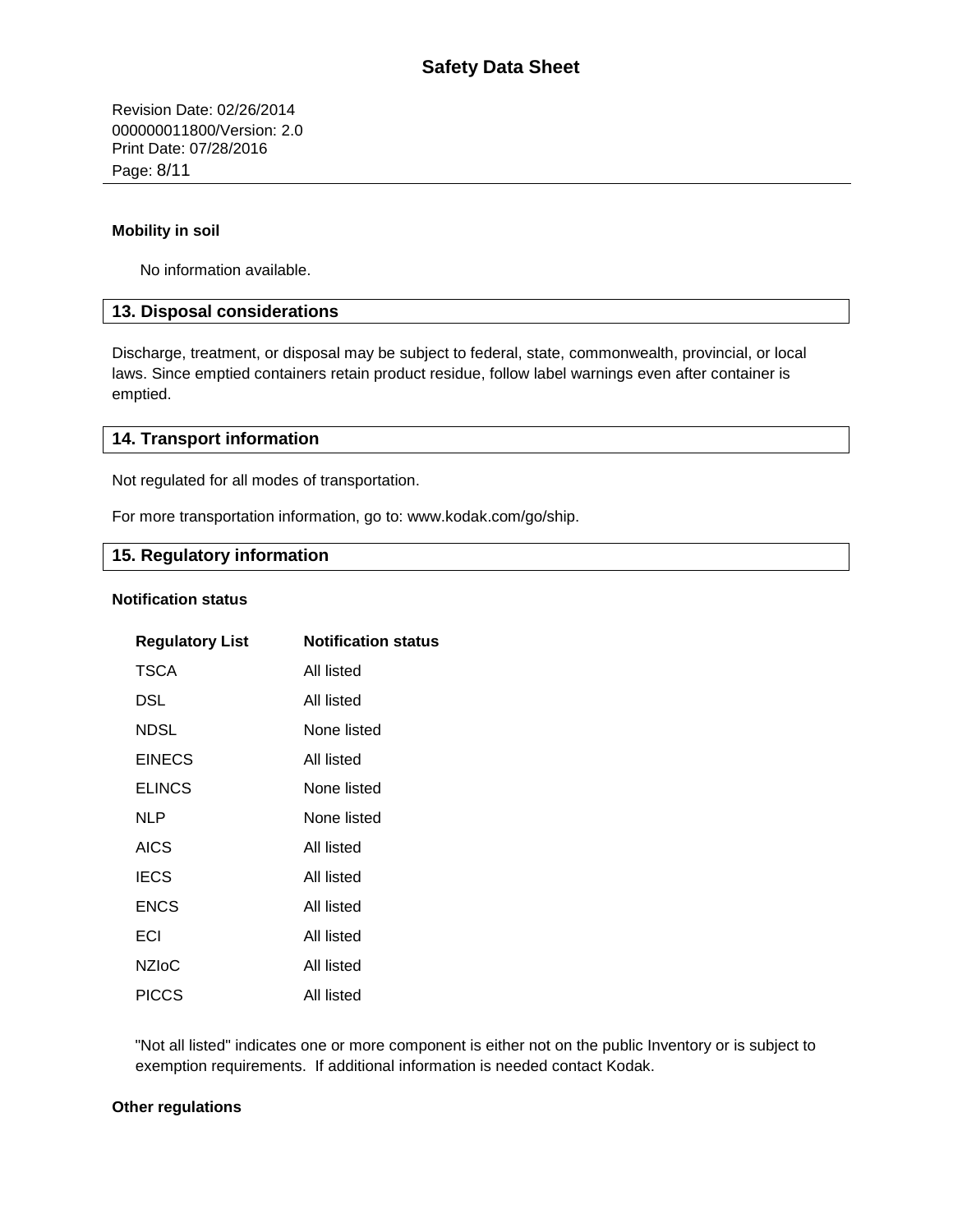American Conference of Governmental Industrial Hygienists No component of this product present

at levels greater than or equal to

Revision Date: 02/26/2014 000000011800/Version: 2.0 Print Date: 07/28/2016 Page: 9/11

(ACGIH):

|                                                                                                                                                                | 0.1% is identified as a carcinogen<br>or potential carcinogen by ACGIH.                                                                          |
|----------------------------------------------------------------------------------------------------------------------------------------------------------------|--------------------------------------------------------------------------------------------------------------------------------------------------|
| International Agency for Research on Cancer (IARC):                                                                                                            | Group 2A - Probably Carcinogenic to<br>Humans: Boric acid                                                                                        |
| U.S. National Toxicology Program (NTP):                                                                                                                        | No component of this product present<br>at levels greater than or equal to<br>0.1% is identified as a known or<br>anticipated carcinogen by NTP. |
| U.S. Occupational Safety and Health Administration<br>(OSHA):                                                                                                  | <b>OSHA Carcinogen or Potential</b><br>Carcinogen: Boric acid                                                                                    |
| California Prop. 65                                                                                                                                            | WARNING: This product contains a<br>chemical known to the State of<br>California to cause birth defects or<br>other reproductive harm.           |
| U.S. - CERCLA/SARA (40 CFR § 302.4 Designation of<br>hazardous substances):                                                                                    | Ammonium sulphite, Acetic acid                                                                                                                   |
| U.S. - CERCLA/SARA - Section 302 (40 CFR § 355<br>Appendices A and B - The List of Extremely Hazardous<br>Substances and Their Threshold Planning Quantities): | No components of this product are<br>subject to the SARA Section 302<br>(40 CFR 355) reporting<br>requirements.                                  |
| U.S. - CERCLA/SARA - Section 313 (40 CFR § 372.65<br>Toxic Chemical Release Reporting):                                                                        | Ammonium thiosulphate, Ammonium<br>sulphite                                                                                                      |
| U.S. - California - 8 CCR Section 339 - Director's List of<br>Hazardous Substances:                                                                            | Ammonium sulphite, Acetic acid                                                                                                                   |
| U.S. - California - 8 CCR Section 5200-5220 - Specifically<br><b>Regulated Carcinogens:</b>                                                                    | No components found on the California<br><b>Specifically Regulated</b><br>Carcinogens List.                                                      |
| U.S. - California - 8 CCR Section 5203 Carcinogens:                                                                                                            | No components found on the California<br>Section 5203 Carcinogens List.                                                                          |
| U.S. - California - 8 CCR Section 5209 Carcinogens:                                                                                                            | No components found on the California<br>Section 5209 Carcinogens List.                                                                          |
| U.S. - Massachusetts - General Law Chapter 111F (MGL c<br>111F) - Hazardous Substances Disclosure by<br>Employers (a.k.a. Right to Know Law):                  | Ammonium thiosulphate, Ammonium<br>sulphite, Acetic acid                                                                                         |
| U.S. - Minnesota Employee Right-to-Know (5206.0400,                                                                                                            | Acetic acid                                                                                                                                      |
|                                                                                                                                                                |                                                                                                                                                  |
|                                                                                                                                                                |                                                                                                                                                  |
|                                                                                                                                                                |                                                                                                                                                  |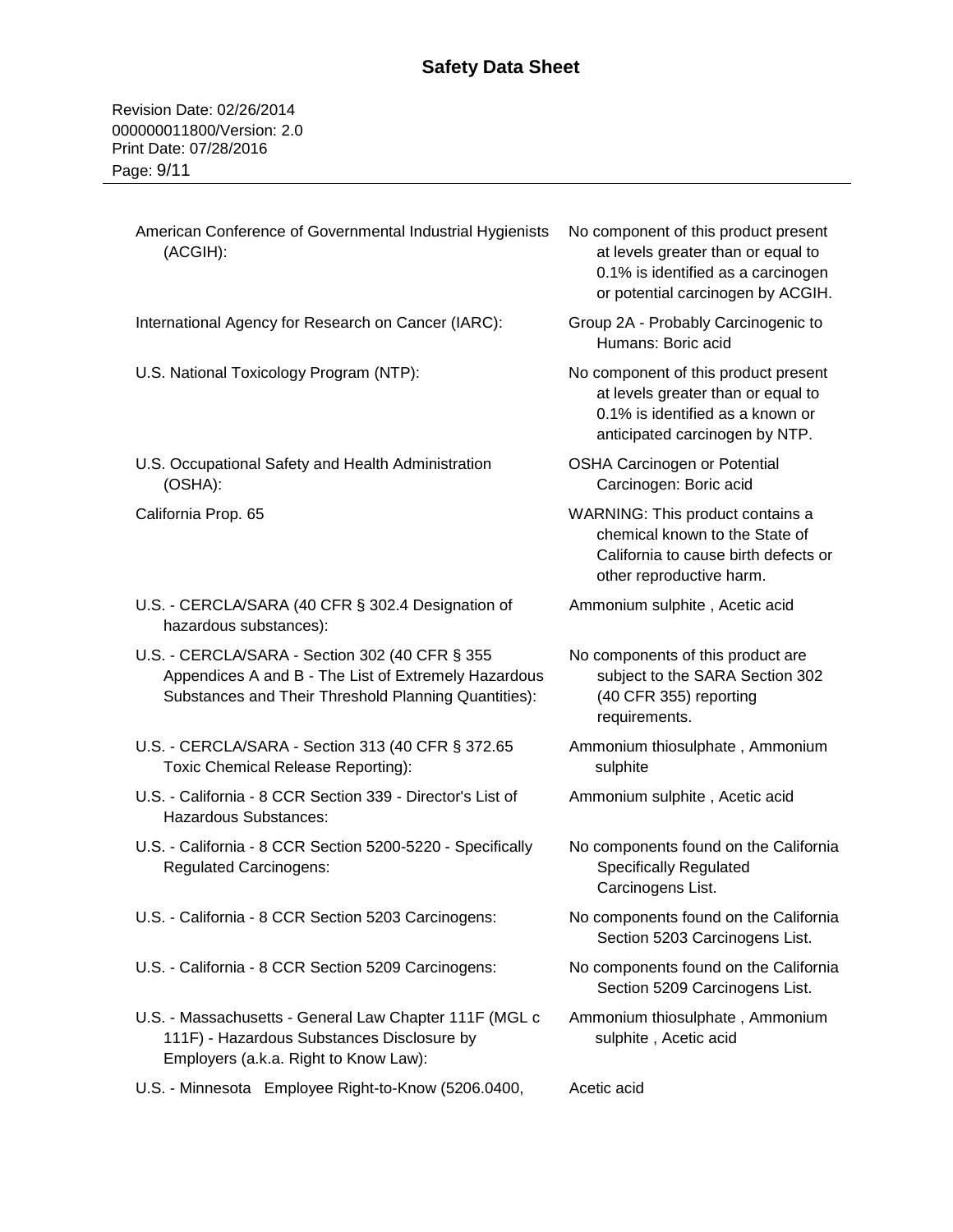Revision Date: 02/26/2014 000000011800/Version: 2.0 Print Date: 07/28/2016 Page: 10/11

Subpart 5. List of Hazardous Substances):

| U.S. - New Jersey - Worker and Community Right to Know<br>Act (N.J.S.A. 34:5A-1):                                                 | Ammonium sulphite, Acetic acid                                                                                       |
|-----------------------------------------------------------------------------------------------------------------------------------|----------------------------------------------------------------------------------------------------------------------|
| U.S. - Pennsylvania - Part XIII. Worker and Community<br>Right-to-Know Act (Chapter 323 Hazardous Substance<br>List, Appendix A): | Water, Ammonium thiosulphate,<br>Sodium acetate, Boric acid,<br>Ammonium sulphite, Acetic acid,<br>Sodium bisulphite |

# **16. Other information**

The data below reflects current legislative requirements whereas the product in your possession may carry a different version of the label depending on the date of manufacture.

# **US/Canadian Label Statements:**

# **KODAK T-MAX Fixer**

## **Contains:**

Ammonium thiosulphate (7783-18-8), Sodium acetate (127-09-3), Sodium bisulphite (7631-90-5), Ammonium sulphite (10196-04-0), Boric acid (10043-35-3), Acetic acid (64-19-7)

## **Symbol(s):**



## **Signal word:** Danger

**Hazard statements:** Harmful if inhaled. Harmful if swallowed. Causes eye irritation. Causes skin irritation. May cause allergy or asthma symptoms or breathing difficulties if inhaled. May damage fertility or the unborn child.

## **Precautionary statements:**

**Prevention:** Use only outdoors or in a well-ventilated area. In case of inadequate ventilation wear respiratory protection. Obtain special instructions before use. Wear protective gloves/eye protection/face protection. Avoid breathing dust/ fume/ gas/ mist/ vapours/ spray. Wash thoroughly after handling. Do not handle until all safety precautions have been read and understood. Do not eat, drink or smoke when using this product.